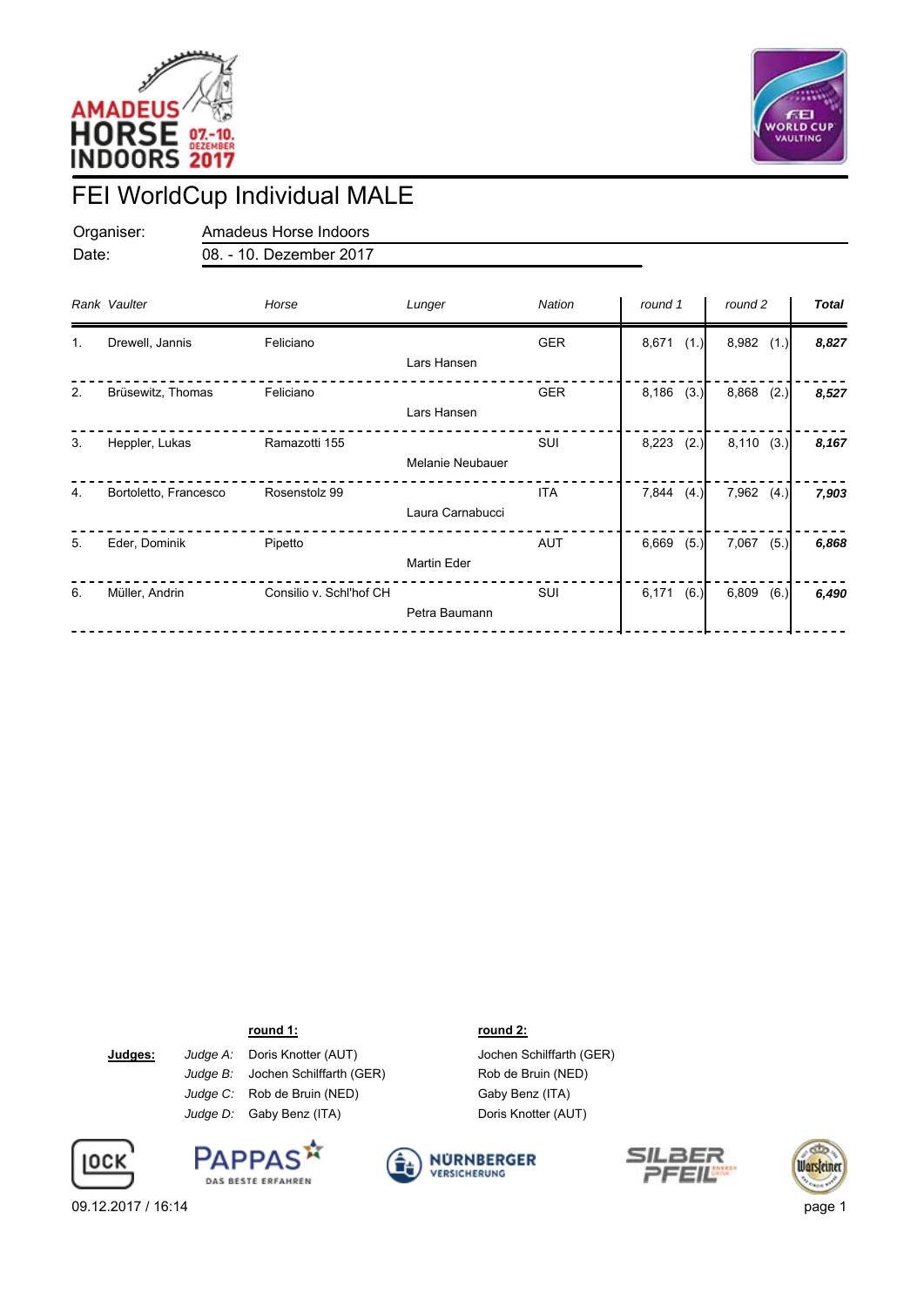



## **FEI WorldCup Individual Vaulting MALE - round 1**

08. Dezember 2017

event: Amadeus Horse Indoors date:

class no: 22

round 1

| Rank No. |     | <b>Vaulter</b><br>Lunger<br>Horse                          | <b>Nation</b> | <b>Judge A</b><br>Horse | <b>Judge B</b><br><b>Technical</b> | Judge C<br><b>Artistic</b> | Judge D<br><b>Technical</b> | <b>Total</b> |
|----------|-----|------------------------------------------------------------|---------------|-------------------------|------------------------------------|----------------------------|-----------------------------|--------------|
|          | 076 | Drewell, Jannis<br>Lars Hansen<br>Feliciano                | <b>GER</b>    | 8,665<br>(1.)           | 8,708<br>(3.)                      | 8,425<br>(2.)              | 8,887<br>(1.)               | 8.671        |
| 2.       | 080 | Heppler, Lukas<br>Melanie Neubauer<br>Ramazotti 155        | SUI           | 6,730<br>(4.)           | 8,848<br>(1.)                      | $8,650$ $(1.)$             | 8,665<br>(3.)               | 8,223        |
| 3.       | 077 | Brüsewitz, Thomas<br>Lars Hansen<br>Feliciano              | <b>GER</b>    | 8,335<br>(2.)           | 8,845<br>(2.)                      | $6,815$ $(6.)$             | 8,748<br>(2.)               | 8,186        |
| 4.       | 078 | Bortoletto, Francesco<br>Laura Carnabucci<br>Rosenstolz 99 | <b>ITA</b>    | 7,100<br>(3.)           | 8,305<br>(4.)                      | 7,515<br>(3.)              | 8,455<br>(4.)               | 7,844        |
| 5.       | 075 | Eder, Dominik<br><b>Martin Eder</b><br>Pipetto             | AUT           | 6,490<br>(5.)           | 6,269<br>(5.)                      | 7,090<br>(5.)              | 6,827<br>(5.)               | 6,669        |
| 6.       | 079 | Müller, Andrin<br>Petra Baumann<br>Consilio v. Schl'hof CH | SUI           | 5,285<br>(6.)           | 5,792<br>(6.)                      | 7,145<br>(4.)              | 6,463<br>(6.)               | 6,171        |

**Judges:** Judge A: Doris Knotter (AUT) Judge B: Jochen Schilffarth (GER)

Judge D: Judge C: Rob de Bruin (NED)

Gaby Benz (ITA)

08.12.2017 / 17:32